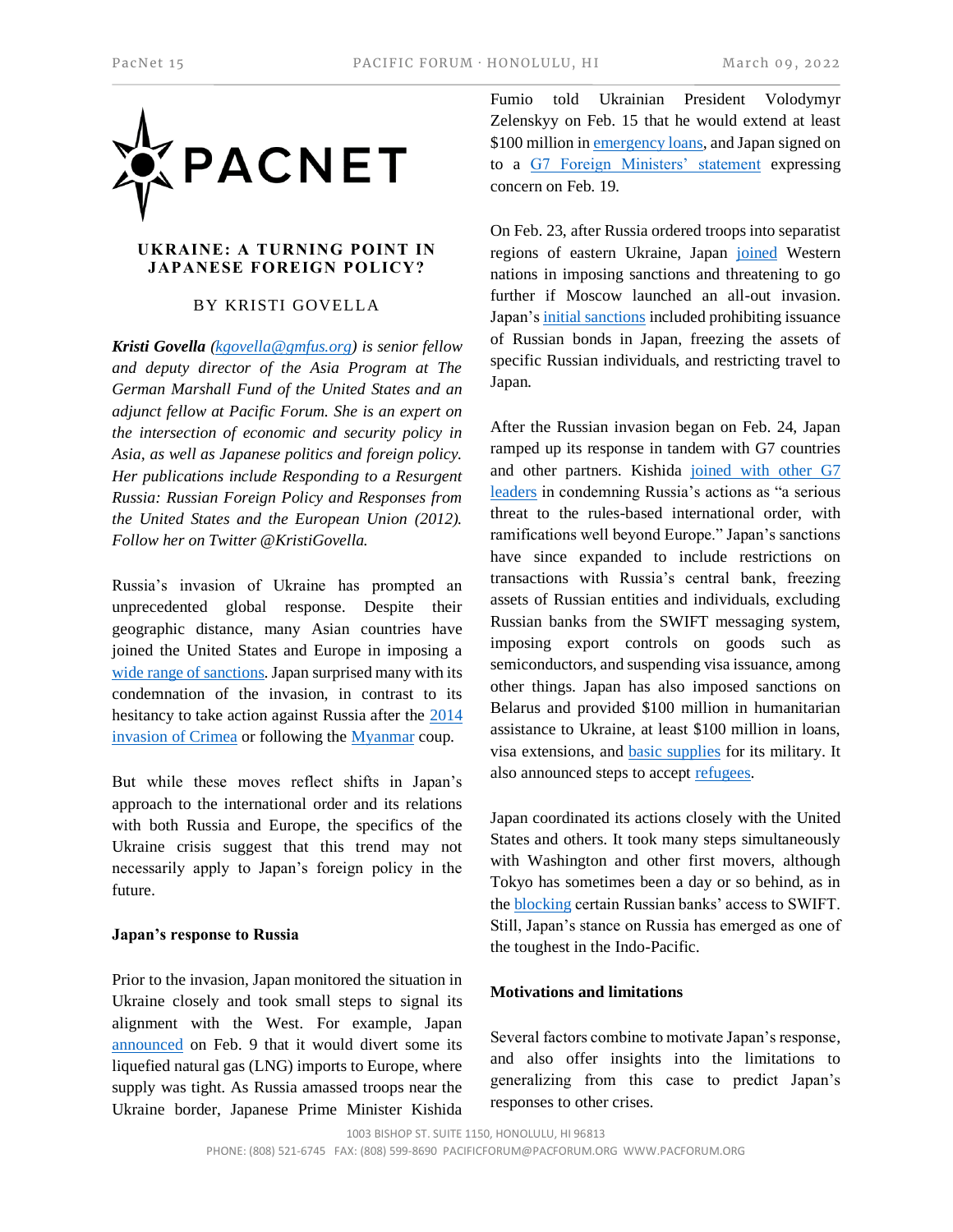First, the scale and nature of the conflict differ dramatically from the 2014 Russian invasion of Crimea or other cases in which Japan displayed much more hesitancy. There is little ambiguity to the current situation: the conflict is far more intense, and Russia's role as aggressor is undeniable. Moreover, the Ukrainian people's resistance in the face of the invasion has inspired the sympathy of governments and publics around the world, including a growing segment of the Japanese population. Poll data suggests that the proportion of Japanese people supporting alignment with US sanctions has grown from 43[% in January](https://vdata.nikkei.com/newsgraphics/cabinet-approval-rating/#?q=202201_1_Q12) to 61% i[n late February](https://www.thechicagocouncil.org/commentary-and-analysis/blogs/japanese-public-backs-sanctions-russia-aid-ukraine) after the start of the conflict.

Second, Russia's actions undermine the rules and norms governing the international order, as Kishida has [declared.](https://mainichi.jp/english/articles/20220224/p2g/00m/0na/059000c) Japan has been a major beneficiary of the post-World War II international order, and over the past decade has taken an [increasingly high-profile](https://www.cambridge.org/core/journals/world-trade-review/article/adaptation-of-japanese-economic-statecraft-trade-aid-and-technology/4EF4DA071368DCF0504AEF50B3D71A1B/share/35d07f5fe1966824bd644a33b8a2730d355906e8)  [role](https://www.cambridge.org/core/journals/world-trade-review/article/adaptation-of-japanese-economic-statecraft-trade-aid-and-technology/4EF4DA071368DCF0504AEF50B3D71A1B/share/35d07f5fe1966824bd644a33b8a2730d355906e8) in defending its principles and institutions, from its leadership on trade to its promotion of a Free and Open Indo-Pacific. If countries violate the fundamental principle of state sovereignty without consequences, it destabilizes international relations in a way that threatens Japan's national interests, with potential parallels to China looming large. Elites as well as the Japanese public fear such spillover. For example, a *[Nikkei](https://asia.nikkei.com/Politics/Ukraine-conflict-77-in-Japan-fear-Taiwan-spillover)* poll released Feb. 28 showed that 77% of Japanese respondents were concerned that the Ukraine invasion increases the odds of China using force against Taiwan.

Third, while it was once common to treat events in Europe and Asia as separate, the importance of developments in one region for the other are now clearly understood. Japan welcomes [increased](https://blogs.lse.ac.uk/europpblog/2021/09/24/assessing-the-eus-new-indo-pacific-strategy/)  [engagement](https://blogs.lse.ac.uk/europpblog/2021/09/24/assessing-the-eus-new-indo-pacific-strategy/) by Europe in the Indo-Pacific as a way to build coalitions with like-minded partners to help address thorny regional problems. By displaying solidarity with Europe on Ukraine, Japan helps amplify the effect of other countries' sanctions and signals to its European partners in hopes they will reciprocate in the event of a similar contingency in the Indo-Pacific—such as in the Taiwan Strait or the South China Sea.

Fourth, Japan's economic interdependence with Russia is limited. In 2020, Russia was Japan's [13](https://data.imf.org/regular.aspx?key=61726510)<sup>th</sup>[largest](https://data.imf.org/regular.aspx?key=61726510) import partner and accounted for about 1% of Japanese exports. Under former Prime Minister Abe Shinzo, the Japanese government attempted to build a closer relationship with Russia in hopes of negotiating a favorable resolution to the territorial dispute over the Northern Territories/Kuril Islands. Although Japanese companies were encouraged to do business with Russia as part of this process, Russia ranked only 31<sup>st</sup> as a destination for Japanese [outbound investment](https://www.jetro.go.jp/en/reports/statistics/) in 2020. Japan's most significant economic connections with Russia come in the field of energy: [imports](https://www.nippon.com/en/japan-data/h01266/) of LNG, coal, and crude oil, plus [Japanese involvement](https://www.wsj.com/articles/japan-sticks-to-russian-oil-and-gas-bucking-western-pullouts-11646392575) in the Russian energy sector. Japan has [discussed](https://www.japantimes.co.jp/news/2022/03/07/national/japan-us-eu-russia-oil/) banning Russian energy imports with the United States and Europe, a step that Washington [decided](https://www.cnn.com/2022/03/08/politics/russian-energy-import-ban/index.html) to take on March 8. However, many in Japan are concerned about [energy prices](https://www.asahi.com/ajw/articles/14555990) and shortages, despite Kishida's [reassurances](https://www.reuters.com/artcile/article/us-ukraine-crisis-japan/japan-says-energy-supply-secure-as-it-promises-more-sanctions-against-russia-idUSKBN2KU0NG) that the country has sufficient reserves of oil and LNG to avoid a significant impact on supplies in the short term.

Finally, the failure of Japan's conciliatory policy toward Vladimir Putin to produce improvements in their territorial dispute during previous administrations paved the way for Kishida's harder line. Japan's recent actions vis-à-vis Russia likely dashed any hopes of regaining the Northern Territories—at least while Putin remains leader—but this was already recognized as [a lost cause](https://www.lowyinstitute.org/the-interpreter/why-russia-will-not-return-kuril-islands-japan) by the final days of Abe's time in office. Over the last year reports of increased activity in [Russian military planes](https://www.scmp.com/week-asia/politics/article/3144546/japan-russia-islands-dispute-fears-tensions-are-dragging-us-and) and [warships](https://www.scmp.com/week-asia/politics/article/3167289/ukraine-crisis-russian-warships-waters-japan-are-warning-tokyo) around the disputed territories have prompted additional concern. Kishida was foreign minister under Abe and helped promote this prior agenda. The current crisis, however, is Kishida's opportunity to break with past precedent and distinguish himself from Abe, while demonstrating solidarity with the West.

Still, Japan is unlikely to endorse a values-based diplomacy and will instead likely continue its traditional pragmatic approach. When the nature of a conflict is more ambiguous or its economic stakes higher, Japan is likely to display more hesitancy both conditions are likely with China, with which